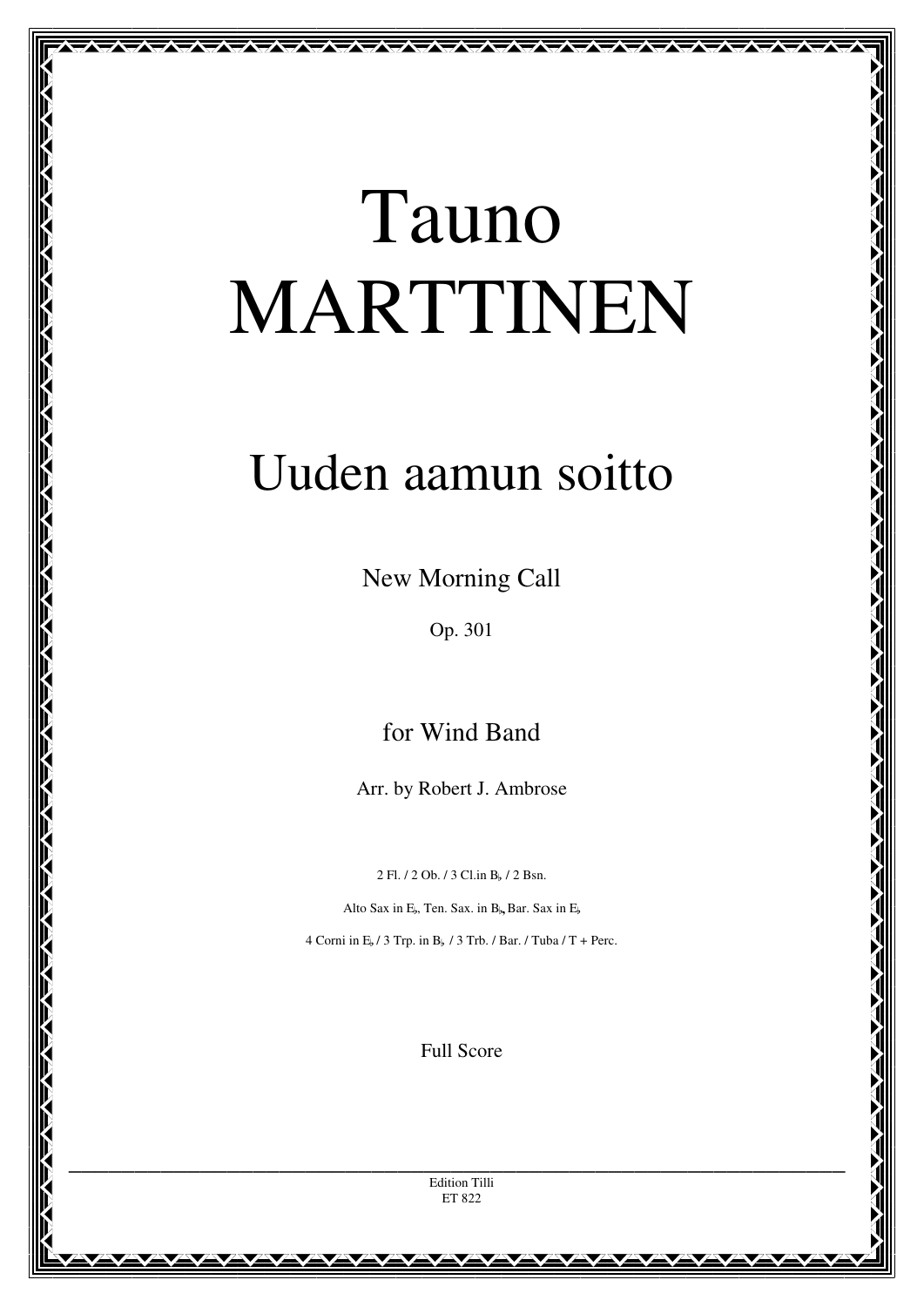**©** Edition Tilli, Hämeenlinna 2013

#### **ISMN 979-0-803353-96-0 Full score ISMN 979-0-803353-97-7 Parts**

www.editiontilli.fi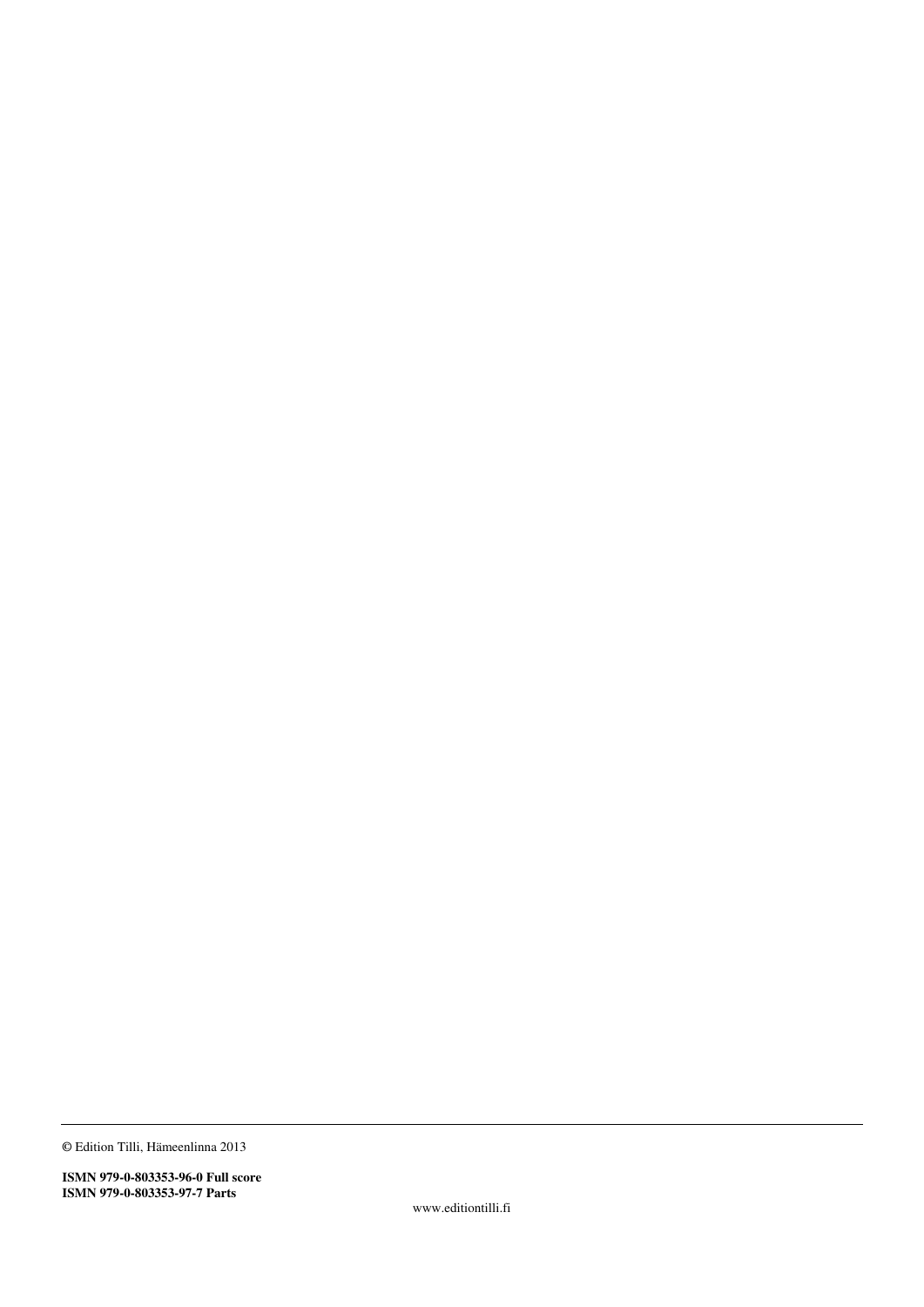## **Tauno Marttinen**

**(1912 - 2008 )** 

Tauno Marttinen opiskeli sekä pianonsoittoa että sävellystä 1920-luvulla Viipurissa ja 1930-luvulla Helsingissä. Marttinen aloitti säveltämisen 1930-luvulla ja hänen varhaisimmat teoksensa olivat myöhäisromanttisia. Vuonna 1945 helsinkiläiskriitikot teilasivat Marttisen varhaistuotantoa esitelleen sävellyskonsertin lähes pelottavan aggressiivisesti. Marttinen hylkäsi siihenastiset teoksensa ja aloitti säveltämisen uusista lähtökohdista. Lopulliseksi läpimurtoteokseksi osoittautui mezzosopraanolle ja orkesterille sävelletty Kokko, ilman lintu, joka palkittiin Suomen Kulttuurirahaston sävellyskilpailussa vuonna 1956. 1950-luvun lopulla hän käytti sävellyksissään ensimmäistä kertaa 12-säveltekniikkaa.

Marttisen musiikille tyypillisiä piirteitä ovat muun muassa kiintymys mystisiin aiheisiin sekä rapsodinen ja maalaileva ilmaisutapa. Hänen musiikkiaan on kiitelty mielikuvituksen rikkaudesta, mutta myös kritisoitu löyhästä ja improvisaatiomaisesta muodonkäsittelystä. Marttinen on yksi Suomen tuotteliaimmista säveltäjistä. Hänen teosluettelostaan löytyy muun muassa kymmenen sinfoniaa, useita konserttoja, kymmeniä kamarimusiikkiteoksia eri kokoonpanoille, oopperoita, pianomusiikkia sekä kuoro- ja yksinlauluja. Hänet on palkittu Pro Finlandia -mitalilla ja Kalevalan riemuvuoden palkinnolla vuonna 1969. Hän on vaikuttanut myös viihde- ja tanssimuusikkona. Presidentti Urho Kekkonen myönsi Marttiselle professorin arvonimen vuonna 1972. Marttisen Suuren joen laulu (1980) -ooppera kantaesitystä Kemissä pidetään kaikkien aikojen pohjoisimpana oopperaensi-iltana.

Tauno Marttinen studied music at Viipuri (Vyborg) during the 1920s and in Helsinki during the 1930s under such teachers as Peter Akimov, Ilmari Hannikainen and Selim Palmgren. Tauno Marttinen had his sights set on a career as a concert pianist, but the emphasis swung gradually over in favour of composition. He has dedicated his life's work to Hameenlinna Music Institute, of which he was the director from 1950 until 1975, and to his concurrent work on behalf of the musical life of his home town of Hameenlinna. It was in recognition of this work that he was granted an honorary professorship by the state in 1972.

Marttinen's unusually wide and varied musical output can be easily divided into certain stylistic periods. The earliest of these, comprising works composed prior to the Second World War, reflects the late national romantic style prevailing at that time in Finland; this style also had its influence on the composer's post-war work, but did not provide suitable ground for the development of Marttinen's own personal style. It was not until the 1950s, the time when international modernist trends began to gain a foothold in Finland, that Marttinen succeeded in developing his own personal means of expression, influenced at the outset by dodecaphonic ideas. Time spent studying with Wladimir Vogel in Switzerland provided Marttinen with the basis for his own dodecaphonic technique which he proceeded to employ during the middle fifties, initially on a very strict basis and subsequently with greater and greater freedom. At this point he turned his back on his entire early output.

This, his second, dodecaphonic period gave rise to a number of important works, some of which are still regarded in many circles as the composer's best. Marttinen continued to choose his subjects from fairly Finnish-oriented sources, chiefly the national romantic epic Kalevala which has remained near to the composer's heart throughout his entire compositional career, and also from religious-philosophical literature whose significance has grown during the composer's later life. This area of interest has shown itself in both instrumental and vocal music.

In the middle sixties Marttinen began to relinquish dodecaphonic principles in favour of free-tonality. This phase was also marked by an increased interest in nature and mysticism, and indeed this period has been retrospectively christened Marttinen's period of nature-mysticism. Characteristic of this period has been the use of very colourful instrumentation which may itself be influenced by the composer's intimate acquaintance with modern Finnish art. The most central music resulting from this phase of Marttinen's musical output was in fact instrumental music.

The stylistic progress of the next decade was something of a synthesis of the previous ones and displayed an evident neo-classical bent. Its music has become clearer in its outlines, taking on a more ascetic character by comparison with earlier work.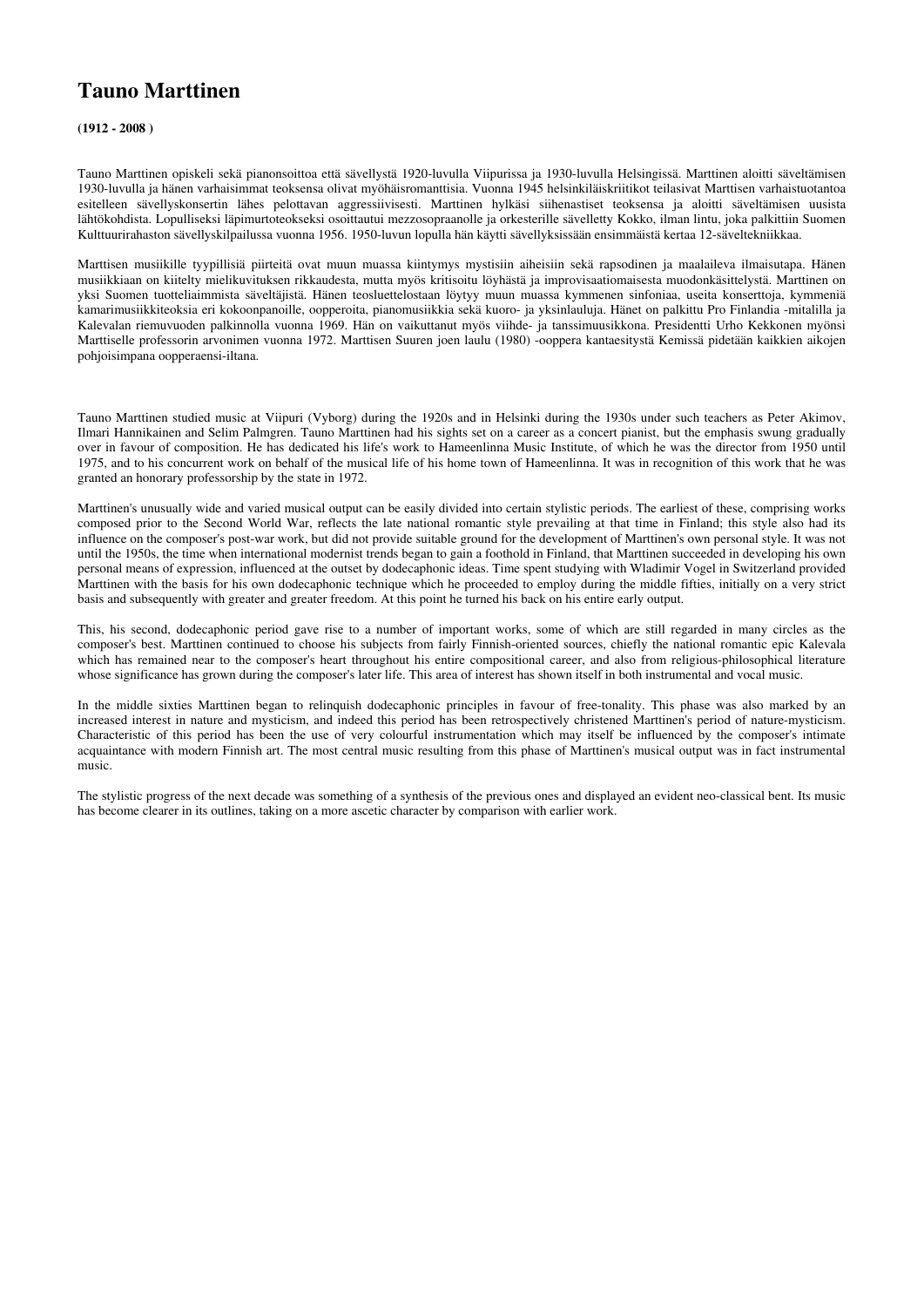# **Uuden aamun soitto Op. 301**

New Morning Call

For Wind Band / Puhallinorkesterille

Arr by Robert J. Ambrose

#### **Clarification**

Tauno Marttinen composed *Uuden aamun soitto* in 1990 as a piece for orchestra. The work lasts roughly five and a half minutes and is written in three parts. The first part uses a fanfare-type motive in alternation with short melodic ideas. The second section is an extended cadenza. The third part brings the work to a rousing and brilliant conclusion.

*Uuden aamun soitto* remains unperformed in its original version but it is hoped that this arrangement will bring this work to a new audience of music lovers.

#### **Performance Notes**

- 1. In the original orchestral version, the music between measures 30 and 38 was an extended violin cadenza. This cadenza has been placed primarily in the solo 1<sup>st</sup> clarinet with the exception of one passage that did not lie within that instrument's practical range. The original violin double stops have been placed into two solo flute parts and the triple stops have been fully orchestrated into the winds. Although
	- the cadenza was transcribed using traditional meters, it is important to execute it in an extremely free manner as a solo violin would do.
- 2. The arranger has expanded the use of percussion, most notably with keyboard instruments. While the chimes/glockenspiel, vibraphone, and marimba parts are not absolutely essential, it is desirable to use them if at all possible.
- 3. It is recommended that the timpanist use the hardest felt mallets possible. If necessary, (s)he may also use wood mallets.
- 4. The double bass part is optional but should be used if at all possible.

#### **compiled by**

Robert J. Ambrose Director of Bands Georgia State University Atlanta, Georgia USA

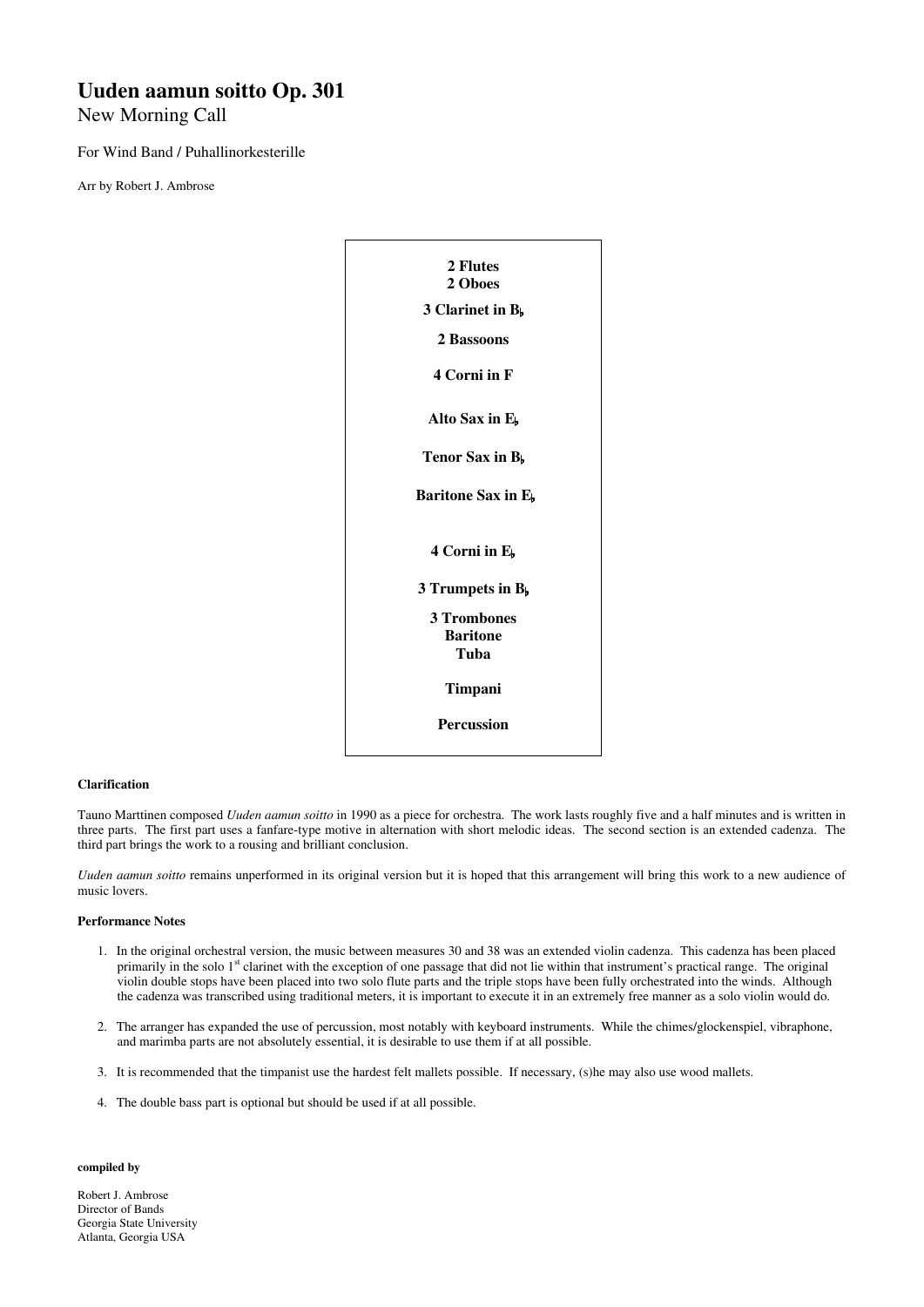

# **Uuden aamun soitto**

New Morning Call Op. 301

### **Tauno Marttinen** Arr. for Wind Band by **Robert J. Ambrose**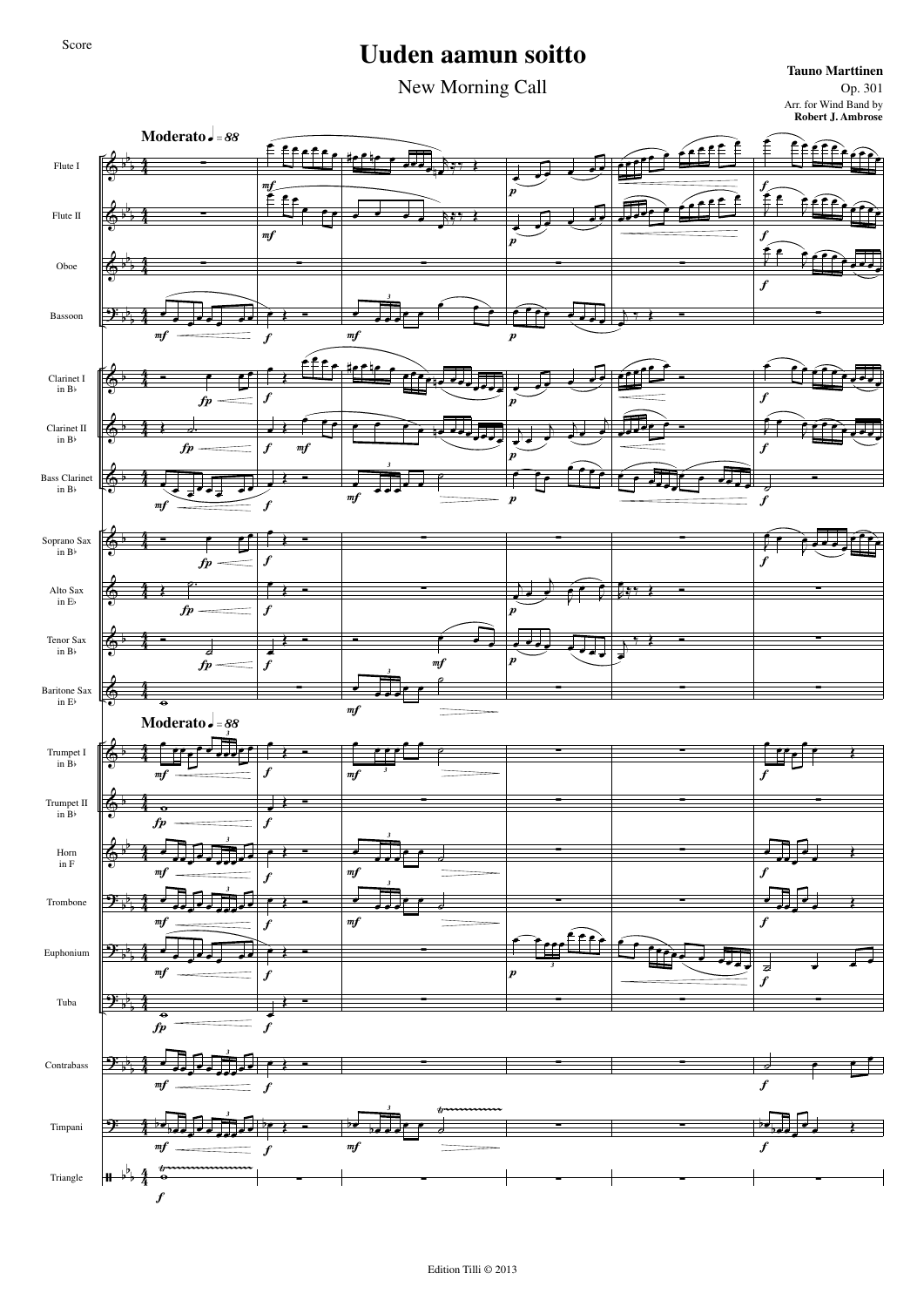

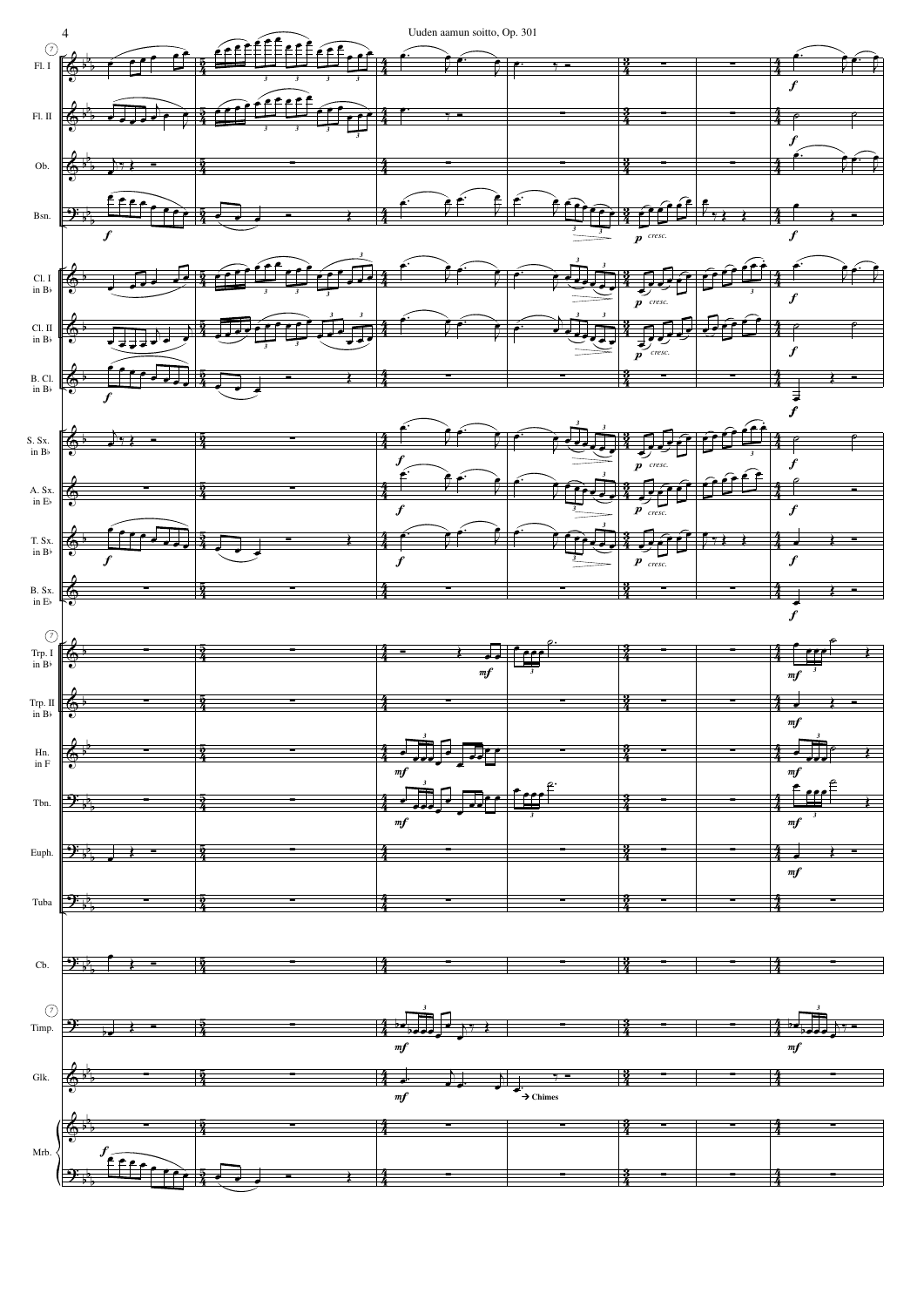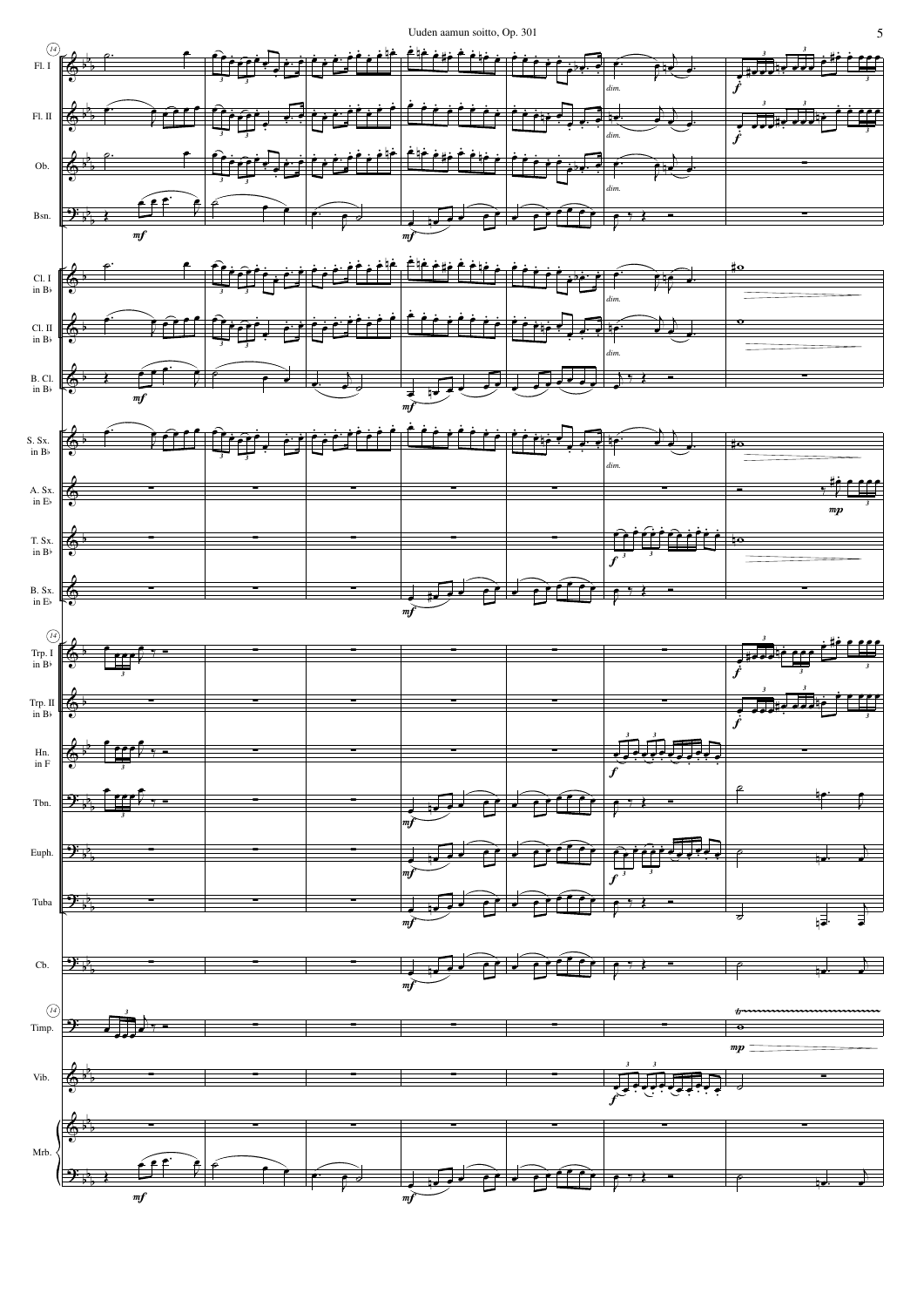

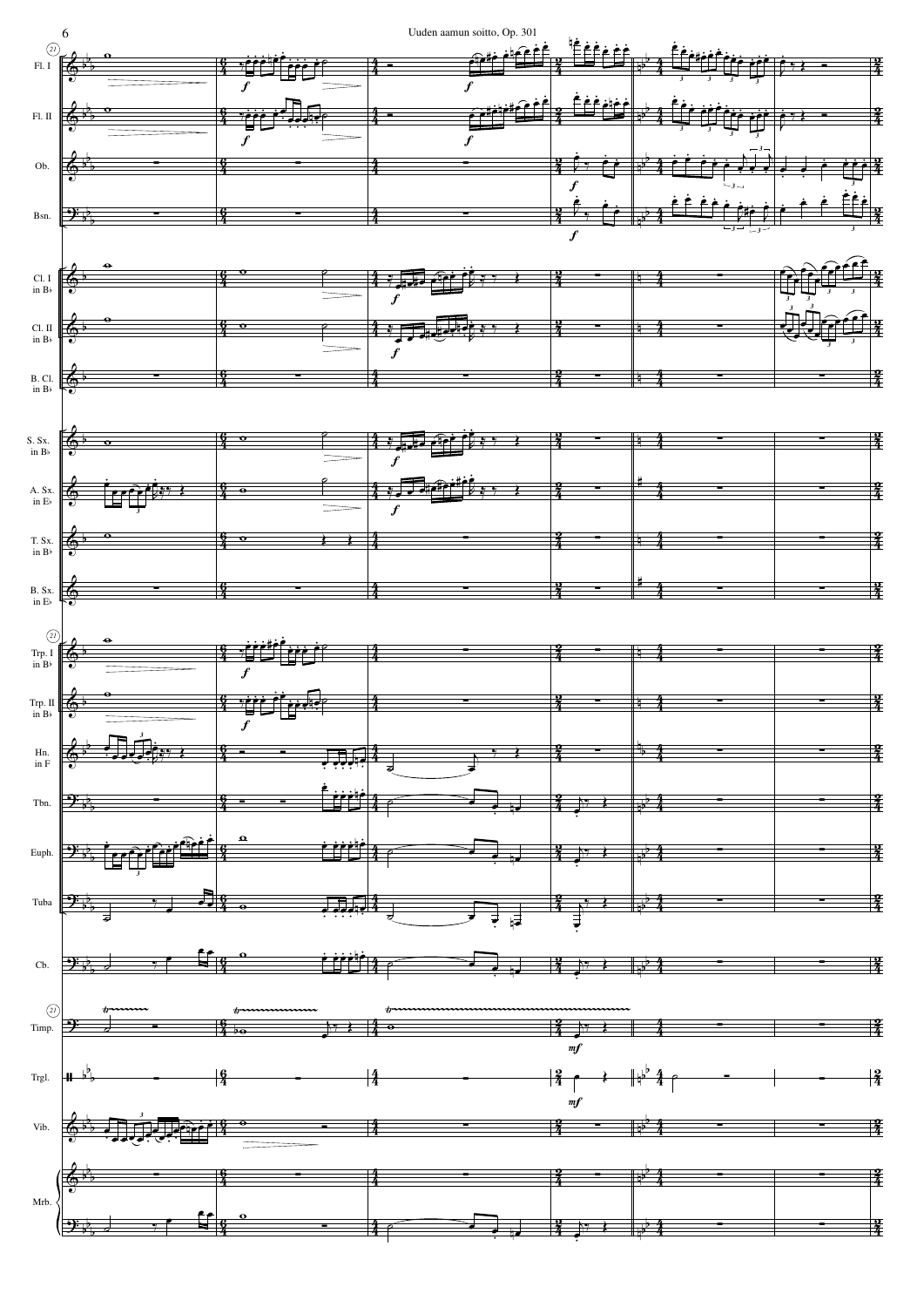Uuden aamun soitto, Op. 301 7

Cadenza **Very free**, even when two instruments play together.

![](_page_8_Figure_2.jpeg)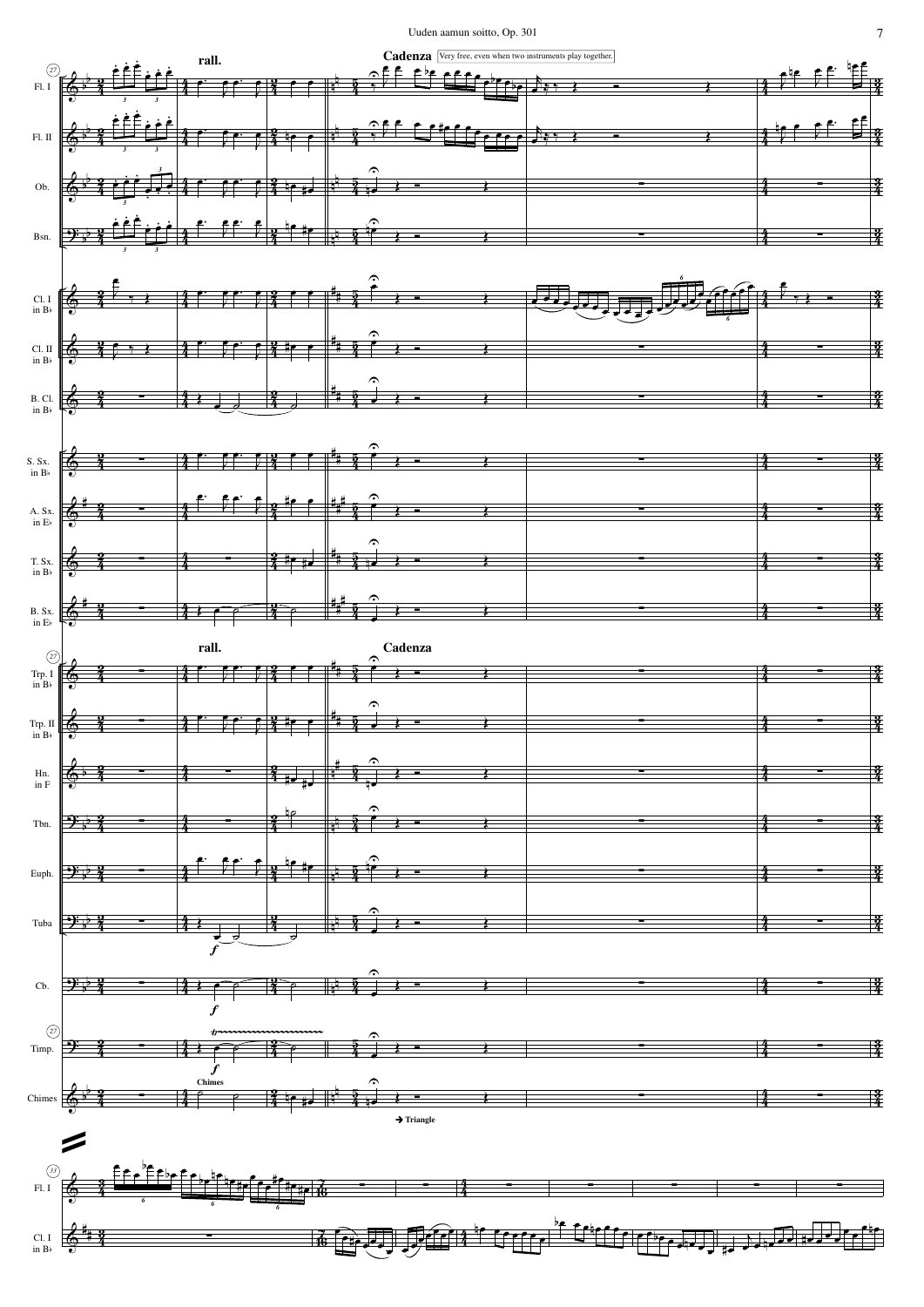![](_page_9_Figure_1.jpeg)

![](_page_9_Figure_3.jpeg)